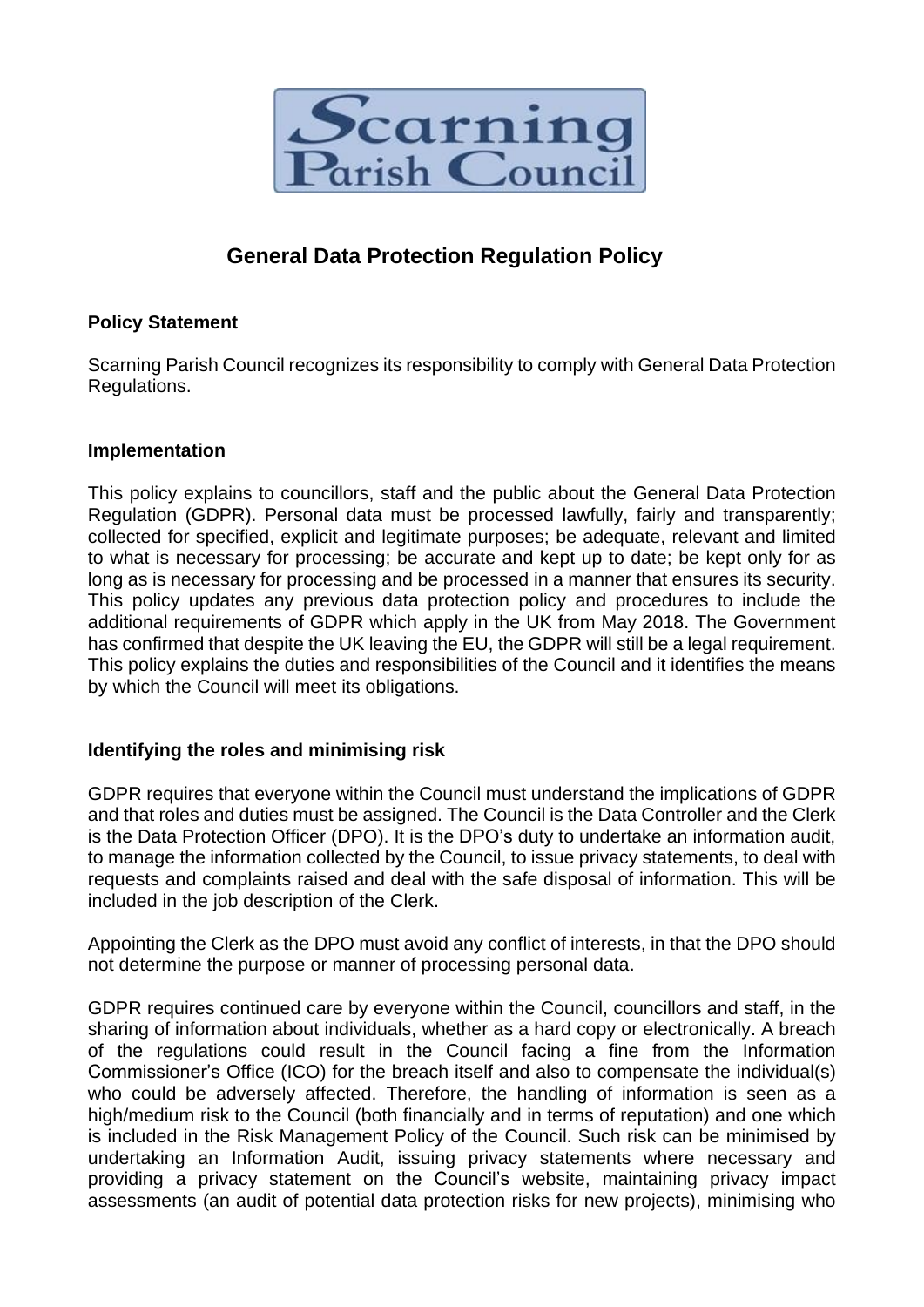holds data protected information and undertaking training in data protection awareness for the Council.

## **Data breaches**

One of the duties assigned to the DPO is the investigation of any breaches. Personal data breaches should be reported to the DPO for investigation. The DPO will conduct this with the support of the Data Protection Working Group. Investigations must be undertaken within one month of the report of a breach. Procedures are in place to detect, report and investigate a personal data breach. The ICO will be advised of a breach (within 3 days) where it is likely to result in a risk to the rights and freedoms of individuals – if, for example, it could result in discrimination, damage to reputation, financial loss, loss of confidentiality, or any other significant economic or social disadvantage. Where a breach is likely to result in a high risk to the rights and freedoms of individuals, the DPO will also have to notify those concerned directly.

It is unacceptable for non-authorised users to access IT using employees' log-in passwords or to use equipment while logged on. It is unacceptable for employees, volunteers and councillors to use IT in any way that may cause problems for the Council, for example the discussion of internal Council matters on social media sites could result in terms of damage to the Council's reputation and to individuals.

## **Privacy Notices**

Being transparent and providing accessible information to individuals about how the Council uses personal data is a key element of the General Data Protection Regulation. The most common way to provide this information is in a privacy notice. This is a notice to inform individuals about what a Council does with their personal information. A privacy notice will contain the name and contact details of the Data Controller and Data Protection Officer, the purpose for which the information will be used and the length of time for its use. It should be written clearly and should advise the individual that they can at any time withdraw their agreement for the use of this information. Issuing of a privacy notice must be detailed on the Information Audit kept by the Council. The Council will adopt a privacy notice to use, although some changes could be needed depending on the situation, for example where children are involved.

## **Information Audit**

The DPO must undertake an Information Audit which details the personal data held, where it came from, the purpose for holding that information and with whom the Council will share that information. This will include information held electronically or as a hard copy. Information held could change from year to year with different activities, and so the Information Audit will be reviewed at least annually or when the Council undertakes a new activity.

## **Individuals' Rights**

GDPR gives individuals' rights with some enhancements to those rights already in place: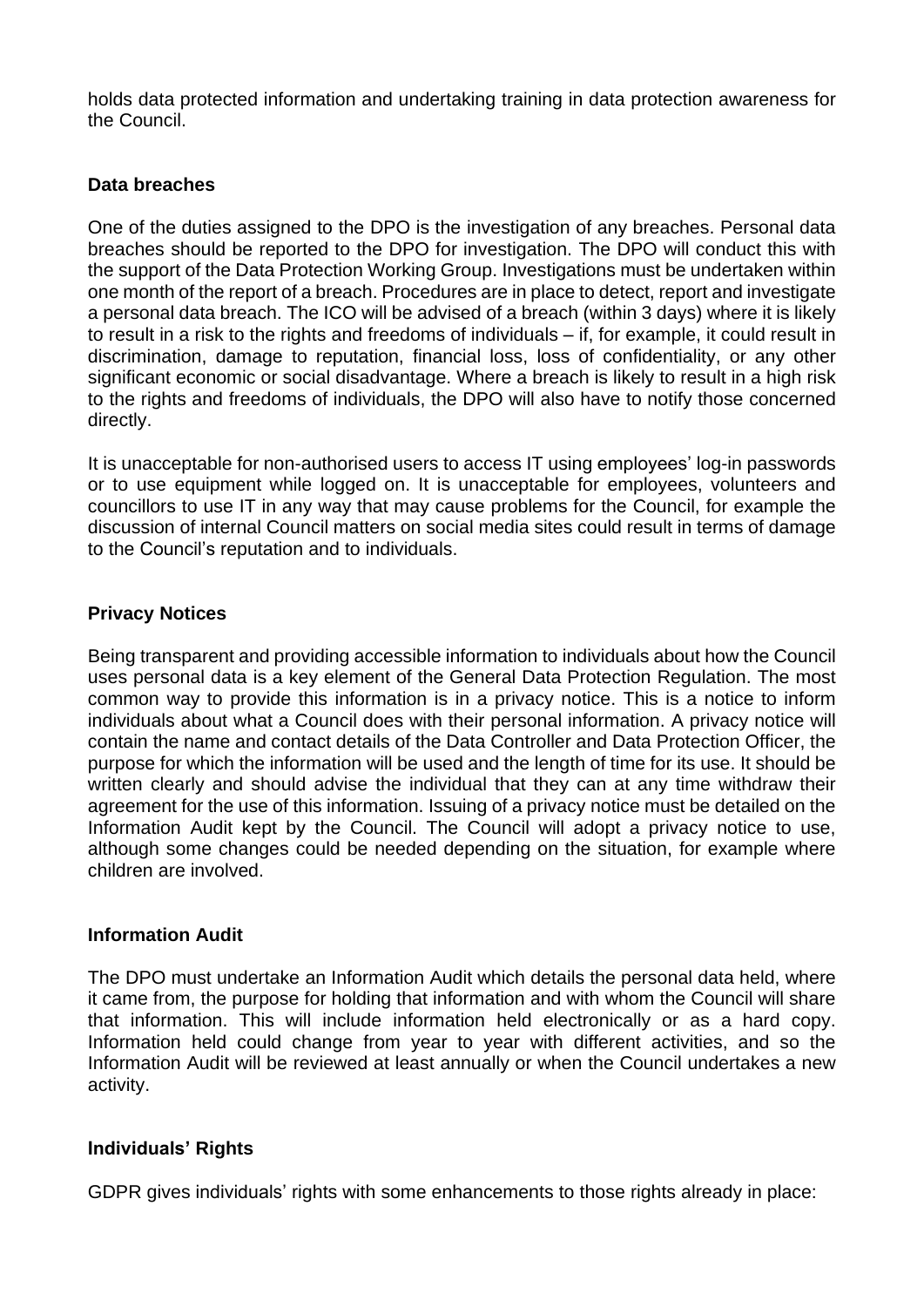- the right to be informed
- the right of access
- the right to rectification
- the right to erasure
- the right to restrict processing
- right to data portability
- the right to object
- the right not to be subject to automated decision-making including profiling.

Individuals have a right to have their personal data erased (sometimes known as the 'right to be forgotten') where their personal data is no longer necessary in relation to the purpose for which it was originally collected and data portability must be carried out free of charge. Data portability refers to the ability to move, copy or transfer data easily between different computers.

If a request is received to delete information, then the DPO must respond to this request within a month. The DPO has the delegated authority from the Council to delete information.

If a request is considered to be manifestly unfounded then the request could be refused or a charge may apply. The charge will be as detailed in the Council's Freedom of Information Publication Scheme. The GDPR Working Group will be informed of such requests.

## **Children**

There is special protection for the personal data of a child. The age when a child can give their own consent is 13. If the Council requires consent from young people under 13, the Council must obtain a parent or guardian's consent in order to process the personal data lawfully. Consent forms for children age 13 plus, must be written in language that they will understand.

## **Summary**

The main actions arising from this policy are:

- The Council must be registered with the ICO.
- A copy of this policy will be available on the Council's website.
- The Clerk's contract and job description (if appointed as DPO) will be amended to include additional responsibilities relating to data protection.
- An Information Audit will be conducted and reviewed at least annually or when